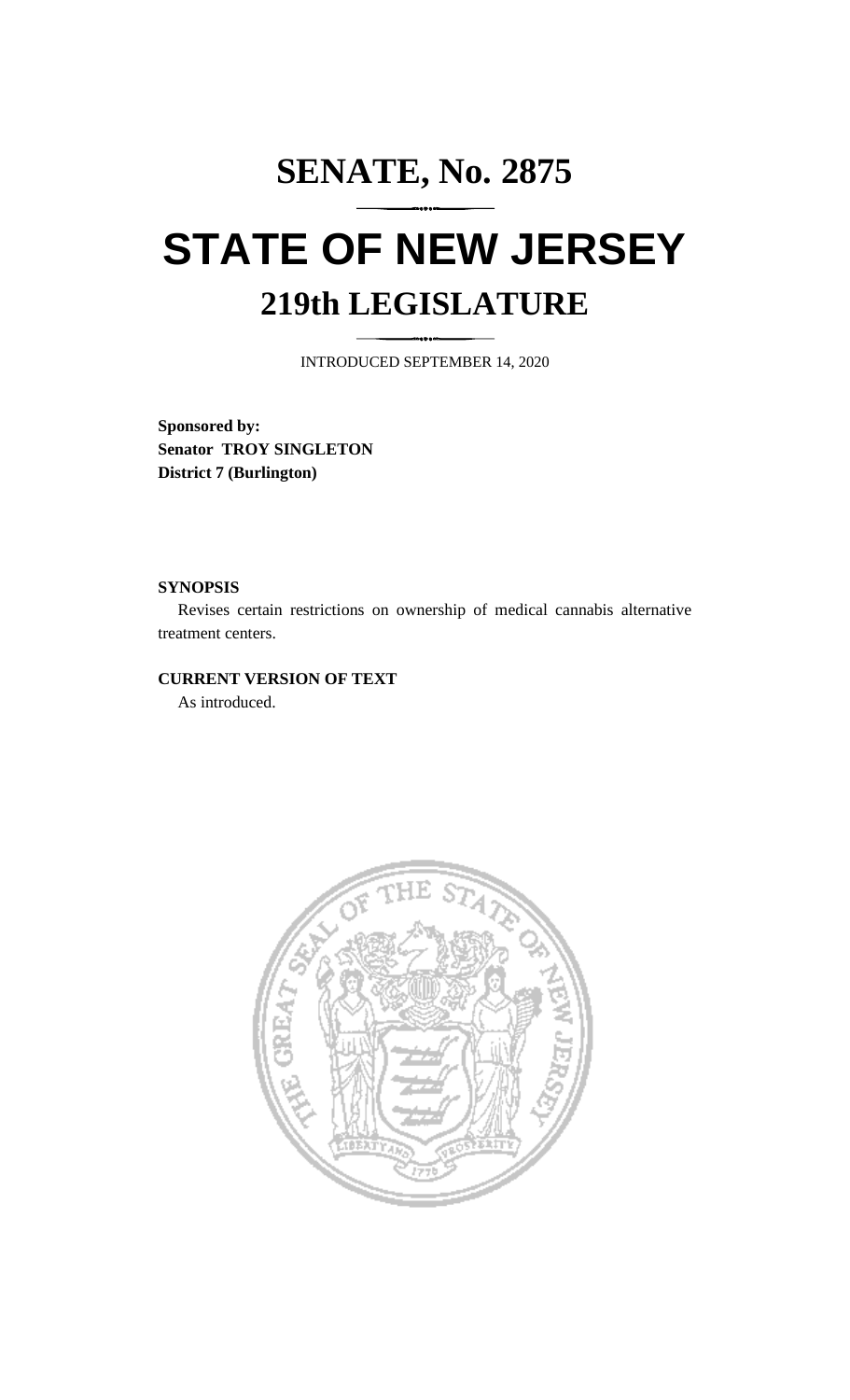**AN ACT** concerning medical cannabis and amending P.L.2009, c.307. **BE IT ENACTED** *by the Senate and General Assembly of the State of New Jersey:* 1. Section 7 of P.L.2009, c.307 (C.24:6I-7) is amended to read as follows: 7. a. (1) The commission shall accept applications from entities for permits to operate as medical cannabis cultivators, medical cannabis manufacturers, and medical cannabis dispensaries. For the purposes of this section, the term "permit" shall be deemed to include a conditional permit issued pursuant to subsection d. of section 11 of P.L.2019, c.153 (C.24:6I-7.1) and any permit issued to a microbusiness pursuant to subsection e. of section 11 of P.L.2019, c.153 (C.24:6I-7.1). (2) (a) For a period of 18 months after the effective date of P.L.2019, c.153 (C.24:6I-5.1 et al.): (i) no applicant may concurrently hold more than one permit issued by the commission pursuant to this section, regardless of type; and (ii) there shall be no more than 28 active medical cannabis cultivator permits, including medical cannabis cultivator permits deemed to be held by alternative treatment centers issued a permit prior to the effective date of P.L.2019, c.153 (C.24:6I-5.1 et al.) and medical cannabis cultivator permits deemed to be held by alternative treatment centers issued a permit subsequent to the effective date of P.L.2019, c.153 (C.24:6I-5.1 et al.) pursuant to an application submitted prior to the effective date of P.L.2019, c.153 (C.24:6I-5.1 et al.); provided that medical cannabis cultivator permits issued to microbusinesses pursuant to subsection e. of section 11 of P.L.2019, c.153 (C.24:6I-7.1) shall not count toward this limit. (b) Commencing 18 months after the effective date of P.L.2019, c.153 (C.24:6I-5.1 et al.), a permit holder shall be authorized to concurrently hold a medical cannabis cultivator permit, a medical cannabis manufacturer permit, and a medical cannabis dispensary permit, provided that no permit holder shall be authorized to concurrently hold more than one permit of each type. The permit holder may submit an application for a permit of any type that the permit holder does not currently hold prior to the expiration of the 18-month period described in subparagraph (a) of this paragraph, provided that no additional permit shall be awarded to the permit holder during the 18 month period.

**Matter underlined thus is new matter.**

**EXPLANATION – Matter enclosed in bold-faced brackets [thus] in the above bill is not enacted and is intended to be omitted in the law.**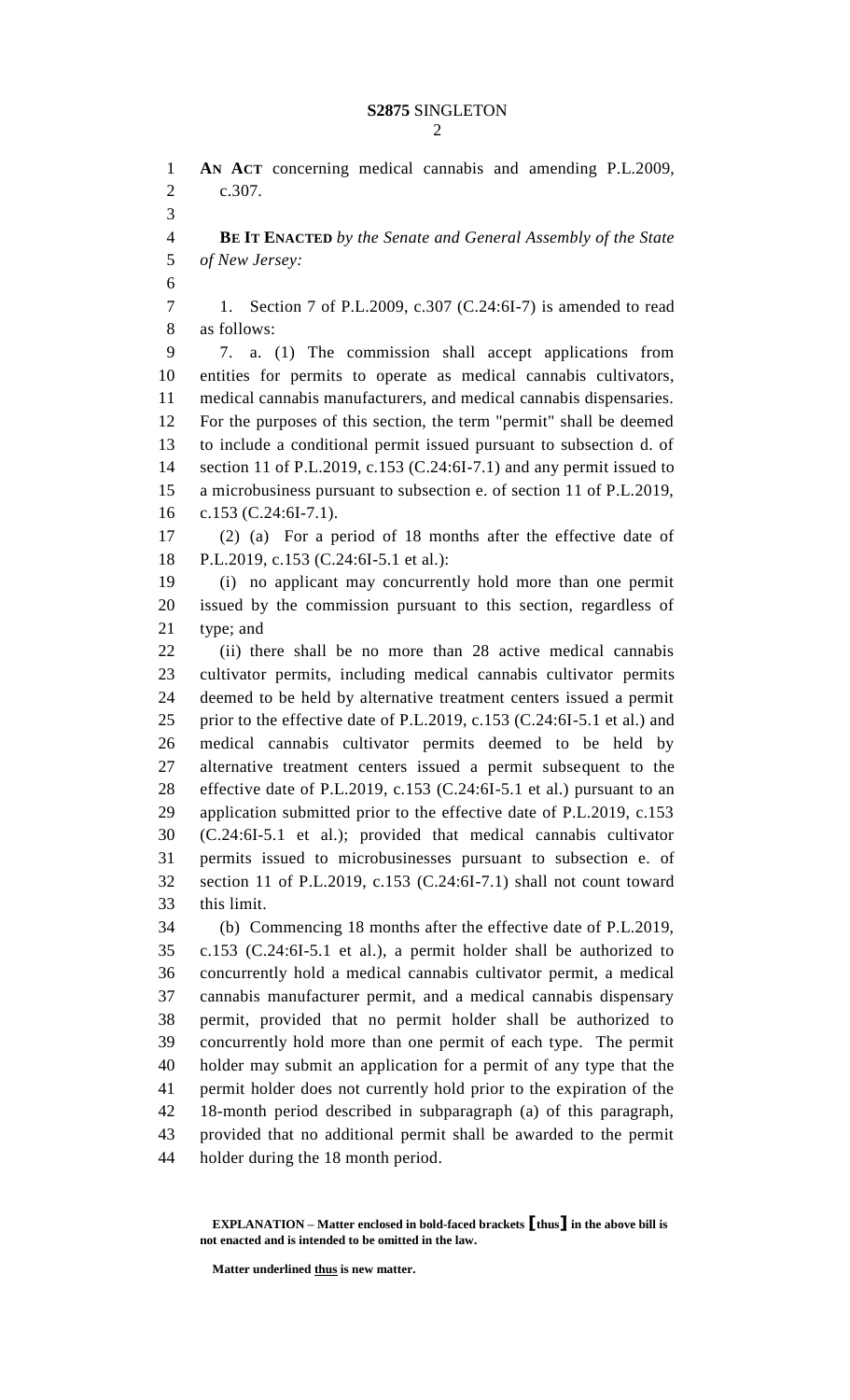# **S2875** SINGLETON

 (c) The provisions of subparagraph (a) of this paragraph shall not apply to any alternative treatment center that was issued a permit prior to the effective date of P.L.2019, c.153 (C.24:6I- 5.1 et al.), to any alternative treatment center that was issued a 5 permit after the effective date of P.L.2019, c.153 (C.24:6I-5.1 et al.) pursuant to an application submitted prior to the effective date of P.L.2019, c.153 (C.24:6I-5.1 et al.), to one of the four alternative treatment centers issued a permit pursuant to an application submitted after the effective date of P.L.2019, c.153 (C.24:6I-5.1 et al.) pursuant to a request for applications published in the New Jersey Register prior to the effective date of P.L.2019, c.153 (C.24:6I-5.1 et al.) that are expressly exempt from the provisions of subsubparagraph (i) of subparagraph (a) of this paragraph, or to one of the three alternative treatment centers issued a permit pursuant to section 11 of P.L.2019, c.153 (C.24:6I-7.1) that are expressly exempt from the provisions of subsubparagraph (i) of subparagraph (a) of this paragraph, which alternative treatment centers shall be deemed to concurrently hold a medical cannabis cultivator permit, a medical cannabis manufacturer permit, and a medical cannabis dispensary permit, and shall be authorized to engage in any conduct authorized pursuant to those permits in relation to the cultivation, manufacturing, and dispensing of medical cannabis.

23 (d) (i) No entity may be issued or concurrently hold more than one medical cannabis cultivator permit, one medical cannabis manufacturer permit, or one medical cannabis dispensary permit at one time, and no medical cannabis dispensary shall be authorized to establish a satellite location on or after the effective date of P.L.2019, c.153 (C.24:6I-5.1 et al.), except that an alternative treatment center that was issued a permit prior to the effective date of P.L.2019, c.153 (C.24:6I-5.1 et al.) or that was issued a permit after the effective date of P.L.2019, c.153 (C.24:6I-5.1 et al.) pursuant to an application submitted prior to the effective date of P.L.2019, c.153 (C.24:6I-5.1 et al.) shall be authorized to maintain up to two satellite dispensaries, including any satellite dispensary that was approved pursuant to an application submitted prior to or within 18 months after the effective date of P.L.2019, c.153 (C.24:6I-5.1 et al.). The three alternative treatment centers issued permits pursuant to section 11 of P.L.2019, c.153 (C.24:6I-7.1) that are expressly exempt from the provisions of subsubparagraph (i) of subparagraph (a) of this paragraph shall be authorized to establish and maintain up to one satellite dispensary location, provided that the satellite dispensary was approved pursuant to an application submitted within 18 months after the effective date of P.L.2019, c.153 (C.24:6I-5.1 et al.).

 (ii) Notwithstanding the provisions of subsubparagraph (i) of 46 this subparagraph, an investor group or a fund formed for the sole and express purpose of providing financial and technical assistance or the use of intellectual property to an applicant for a medical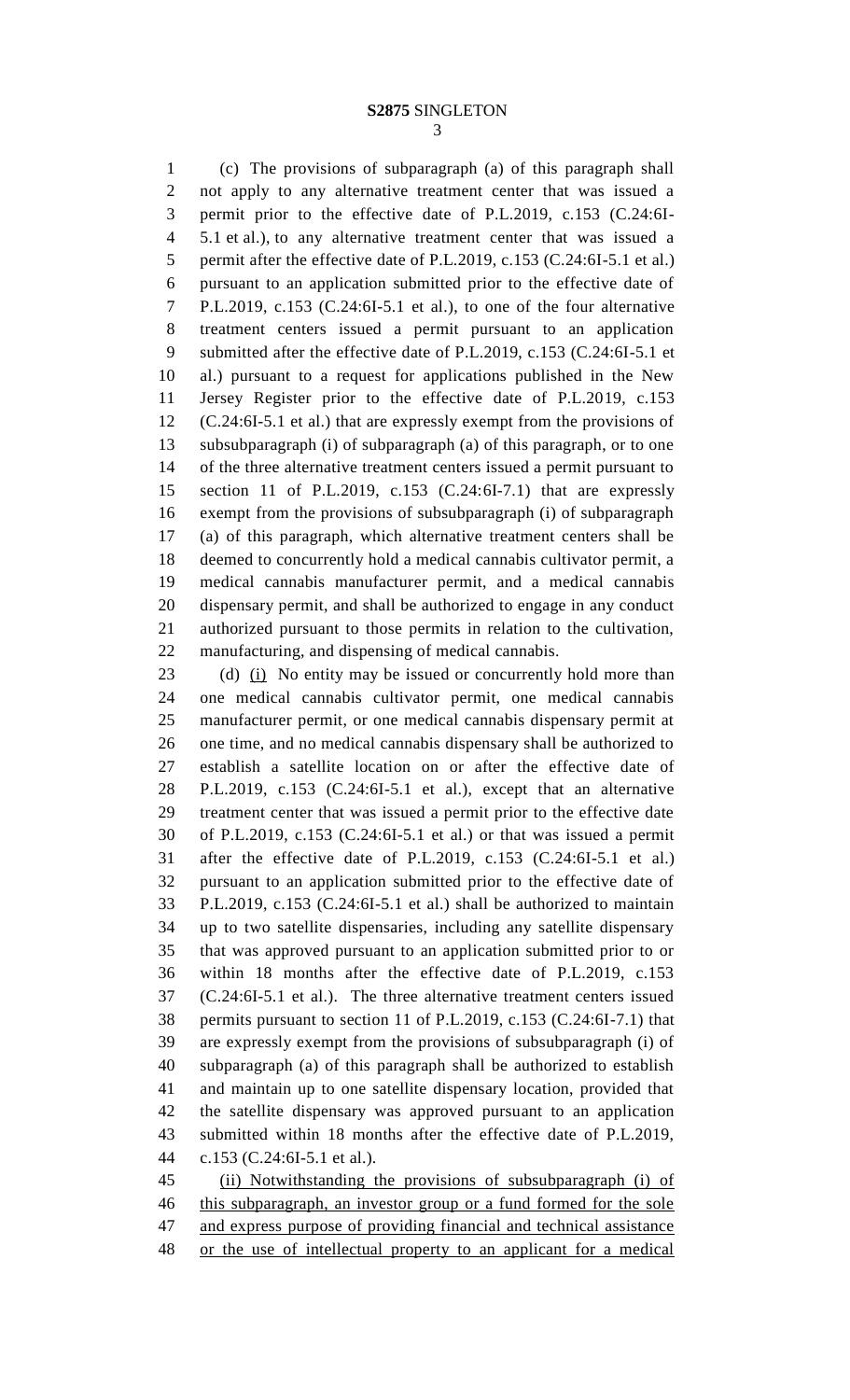#### **S2875** SINGLETON

cannabis dispensary permit, which applicant that has been certified

2 as a minority business pursuant to P.L.1986, c.195 (C.52:27H- 21.18 et seq.), a women's business pursuant to P.L.1986, c.195 (C.52:27H-21.18 et seq.) or that is a disabled-veterans' business, as defined in section 2 of P.L.2015, c.116 (C.52:32-31.2), may own up to a 40 percent interest in up to 10 entities that have been issued a medical cannabis dispensary permit, provided that the terms of the agreement to financial or technical assistance or the use of intellectual property, whether provided in the form of equity, a loan, or otherwise, including interest rates, returns, and fees, are commercially reasonable based on the terms generally provided to comparable businesses. The terms of the agreement for the provision of financial or technical assistance or the use of intellectual property may include performance, quality, and other requirements as a condition of providing the financial or technical assistance or use of intellectual property. In no case may the controlling interest in the entity that holds the medical cannabis dispensary permit revert to the investor group or fund in the event of a default or failure by the certified minority or women's business 20 or disabled-veterans' business, as applicable, and any such controlling interest may only be transferred to a certified minority or women's business or a disabled-veterans' business. An entity issued a medical cannabis cultivator, manufacturer, or dispensary permit, or an individual associated with the ownership or 25 management of the entity, may participate in an investor group or a 26 fund that meets the requirements of this subsubparagraph, provided 27 that the entity's or individual's interest in the investor group or the fund does not exceed 10 percent. (e) No entity issued a medical cannabis cultivator, medical cannabis manufacturer, or medical cannabis dispensary permit may concurrently hold a clinical registrant permit issued pursuant to section 13 of P.L.2019, c.153 (C.24:6I-7.3), and no entity issued a clinical registrant permit pursuant to section 13 of P.L.2019, c.153 (C.24:6I-7.3) may concurrently hold a medical cannabis cultivator permit, a medical cannabis manufacturer permit, or a medical cannabis dispensary permit. (f) Any medical cannabis dispensary permit holder may be approved by the commission to operate a medical cannabis consumption area, provided that the permit holder otherwise meets the requirements of section 28 of P.L.2019, c.153 (C.24:6I-21). (g) An alternative treatment center that was issued a permit prior to the effective date of P.L.2019, c.153 (C.24:6I-5.1 et al.), that was issued a permit after the effective date of P.L.2019, c.153 (C.24:6I- 5.1 et al.) pursuant to an application submitted pursuant to a request for applications published in the New Jersey Register prior to the effective date of P.L.2019, c.153 (C.24:6I-5.1 et al.), or that was issued a permit after the effective date of P.L.2019, c.153 (C.24:6I-5.1 et al.) pursuant to an application submitted prior to the effective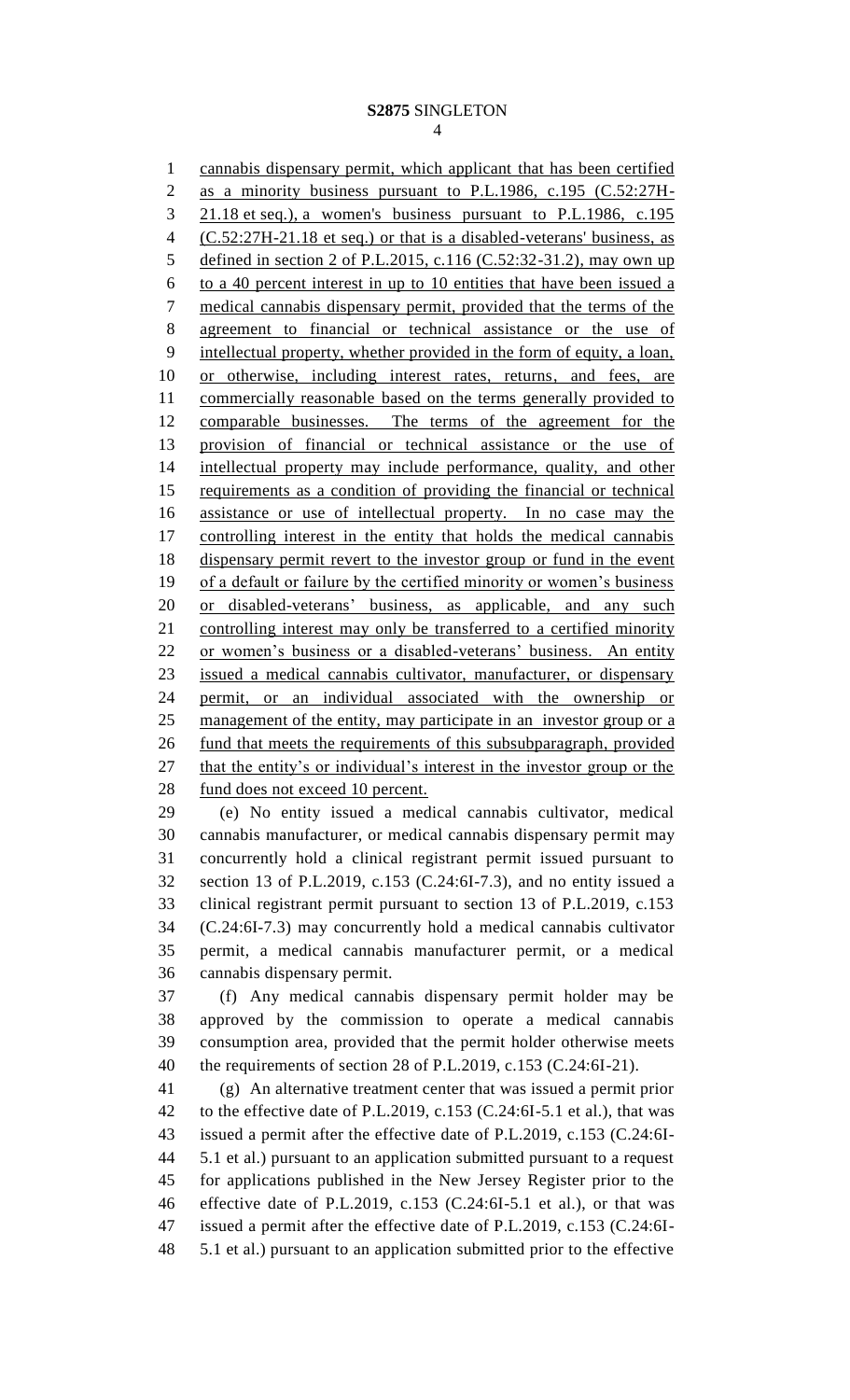date of P.L.2019, c.153 (C.24:6I-5.1 et al.), shall be required to submit an attestation signed by a bona fide labor organization stating that the alternative treatment center has entered into a labor peace agreement with such bona fide labor organization no later than 100 days after the effective date of P.L.2019, c.153 (C.24:6I- 5.1 et al.) or no later than 100 days after the date the alternative treatment center first opens, whichever date is later. The maintenance of a labor peace agreement with a bona fide labor organization shall be an ongoing material condition of maintaining the alternative treatment center's permit. The failure to submit an attestation as required pursuant to this subparagraph within 100 days after the effective date of P.L.2019, c.153 (C.24:6I-5.1 et al.) or within 100 days after the alternative treatment center first opens, as applicable, shall result in the suspension or revocation of the alternative treatment center's permit, provided that the commission may grant an extension to this deadline to the alternative treatment center based upon extenuating circumstances or for good cause shown.

 (3) The commission shall seek to ensure the availability of a sufficient number of medical cannabis cultivators, medical cannabis manufacturers, and medical cannabis dispensaries throughout the State, pursuant to need, including at least two each in the northern, central, and southern regions of the State. Medical cannabis cultivators, medical cannabis manufacturers, and medical cannabis dispensaries issued permits pursuant to this section may be nonprofit or for-profit entities.

 (4) The commission shall periodically evaluate whether the number of medical cannabis cultivator, medical cannabis manufacturer, and medical cannabis dispensary permits issued are sufficient to meet the needs of qualifying patients in the State, and shall make requests for applications and issue such additional permits as shall be necessary to meet those needs. The types of permits requested and issued, and the locations of any additional permits that are authorized, shall be in the discretion of the commission based on the needs of qualifying patients in the State.

 (5) (a) A medical cannabis cultivator shall be authorized to: acquire a reasonable initial and ongoing inventory, as determined by the commission, of cannabis seeds or seedlings and paraphernalia; possess, cultivate, plant, grow, harvest, and package medical cannabis, including prerolled forms, for any authorized purpose, including, but not limited to, research purposes; and deliver, transfer, transport, distribute, supply, or sell medical cannabis and related supplies to any medical cannabis cultivator, medical cannabis manufacturer, medical cannabis dispensary, or clinical registrant in the State. In no case shall a medical cannabis cultivator operate or be located on land that is valued, assessed or taxed as an agricultural or horticultural use pursuant to the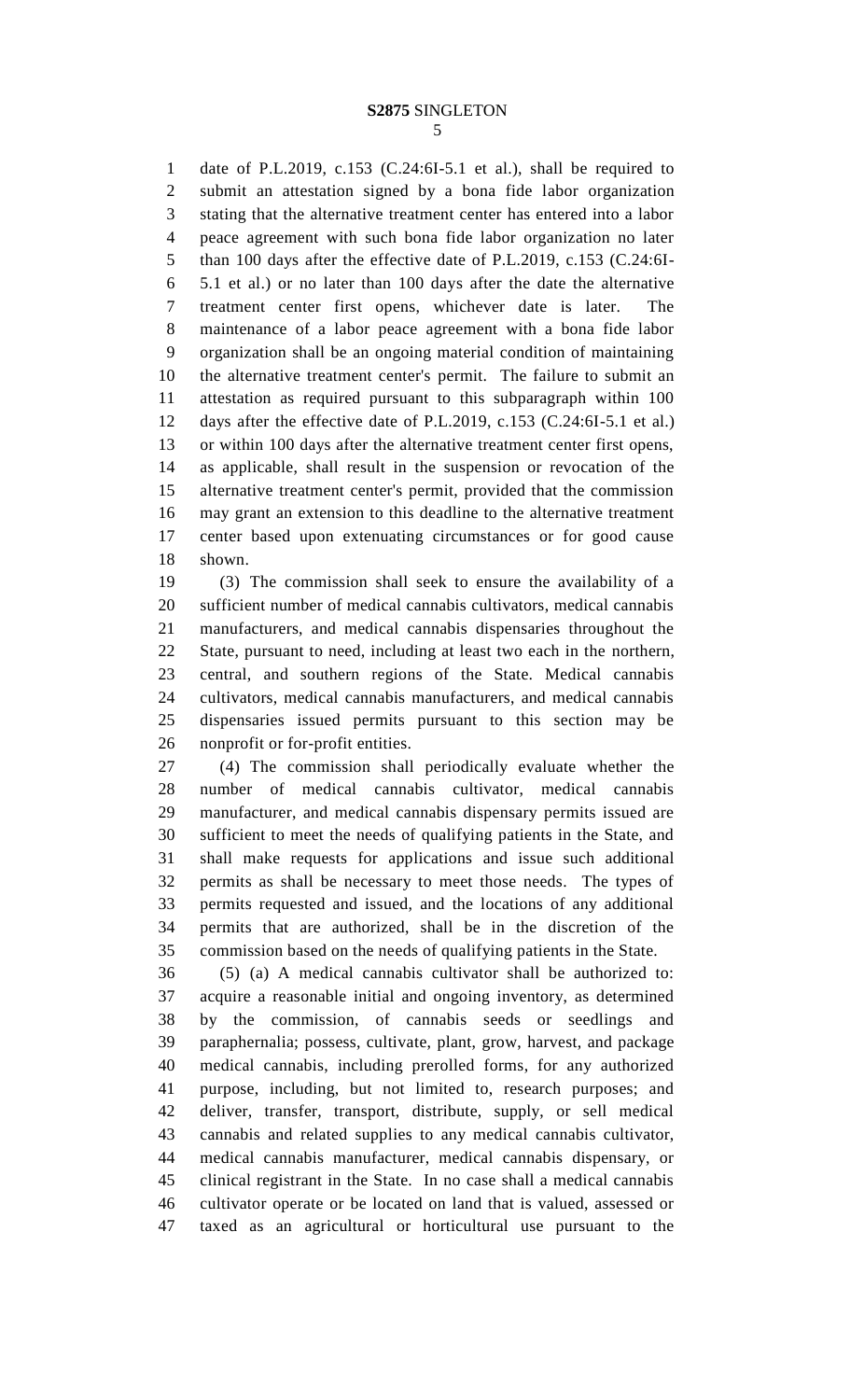"Farmland Assessment Act of 1964," P.L.1964, c.48 (C.54:4- 23.1 et seq.).

 (b) A medical cannabis manufacturer shall be authorized to: purchase or acquire medical cannabis from any medical cannabis cultivator, medical cannabis manufacturer, or clinical registrant in the State; possess and utilize medical cannabis in the manufacture, production, and creation of medical cannabis products; and deliver, transfer, transport, supply, or sell medical cannabis products and related supplies to any medical cannabis manufacturer, medical cannabis dispensary, or clinical registrant in the State.

 (c) A medical cannabis dispensary shall be authorized to: purchase or acquire medical cannabis from any medical cannabis cultivator, medical cannabis dispensary, or clinical registrant in the State and medical cannabis products and related supplies from any medical cannabis manufacturer, medical cannabis dispensary, or clinical registrant in the State; purchase or acquire paraphernalia from any legal source; and distribute, supply, sell, or dispense medical cannabis, medical cannabis products, paraphernalia, and related supplies to qualifying patients or their designated or institutional caregivers who are registered with the commission pursuant to section 4 of P.L.2009, c.307 (C.24:6I-4). A medical cannabis dispensary may furnish medical cannabis, medical cannabis products, paraphernalia, and related supplies to a medical cannabis handler for delivery to a registered qualifying patient, designated caregiver, or institutional caregiver consistent with the requirements of subsection i. of section 27 of P.L.2019, c.153 (C.24:6I-20).

 (6) A medical cannabis cultivator shall not be limited in the number of strains of medical cannabis cultivated, and a medical cannabis manufacturer shall not be limited in the number or type of medical cannabis products manufactured, produced, or created. A medical cannabis manufacturer may package, and a medical cannabis dispensary may directly dispense medical cannabis and medical cannabis products to qualifying patients and their designated and institutional caregivers in any authorized form. Authorized forms shall include dried form, oral lozenges, topical formulations, transdermal form, sublingual form, tincture form, or edible form, or any other form as authorized by the commission. Edible form shall include pills, tablets, capsules, drops or syrups, oils, chewable forms, and any other form as authorized by the commission, except that the edible forms made available to minor patients shall be limited to forms that are medically appropriate for children, including pills, tablets, capsules, chewable forms, and drops, oils, syrups, and other liquids.

 (7) Nonprofit medical cannabis cultivators, medical cannabis manufacturers, and medical cannabis dispensaries need not be recognized as a 501(c)(3) organization by the federal Internal Revenue Service.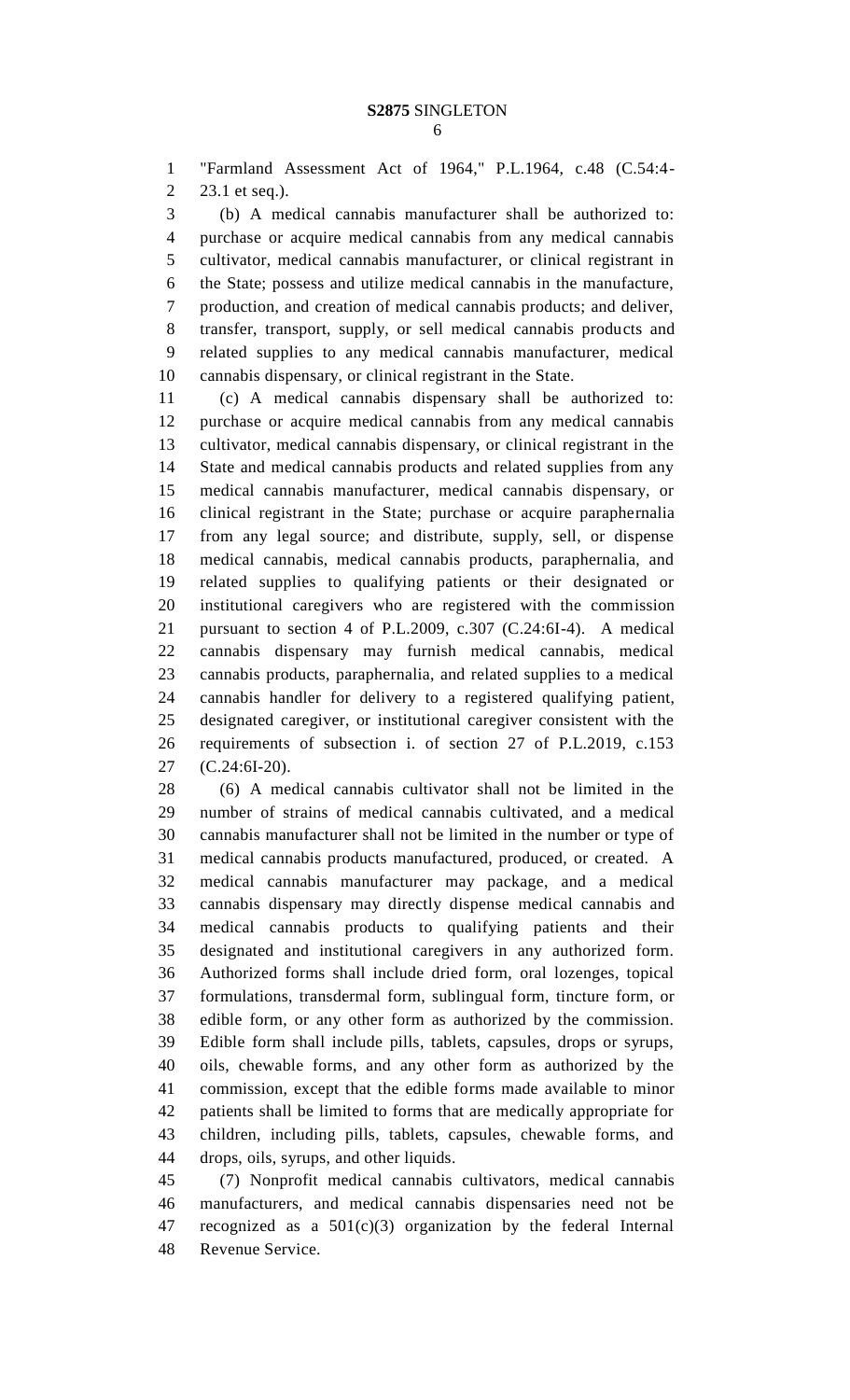b. The commission shall require that an applicant provide such information as the commission determines to be necessary pursuant to regulations adopted pursuant to P.L.2009, c.307 (C.24:6I-1 et al.).

 c. A person who has been convicted of a crime of the first, second, or third degree under New Jersey law or of a crime involving any controlled dangerous substance or controlled substance analog as set forth in chapter 35 of Title 2C of the New Jersey Statutes except paragraph (11) or (12) of subsection b. of N.J.S.2C:35-5, or paragraph (3) or (4) of subsection a. of N.J.S.2C:35-10, or any similar law of the United States or any other state shall not be issued a permit to operate as a medical cannabis cultivator, medical cannabis manufacturer, medical cannabis dispensary, or clinical registrant or be a director, officer, or employee of a medical cannabis cultivator, medical cannabis manufacturer, medical cannabis dispensary, or clinical registrant, unless such conviction occurred after the effective date of P.L.2009, c.307 (C.24:6I-1 et al.) and was for a violation of federal law relating to possession or sale of cannabis for conduct that is authorized under P.L.2009, c.307 (C.24:6I-1 et al.) or P.L.2015, c.158 (C.18A:40-12.22 et al.).

 d. (1) The commission shall require each applicant seeking a permit to operate as, to be a director, officer, or employee of, or to be a significantly involved person in, a medical cannabis cultivator, medical cannabis manufacturer, medical cannabis dispensary, or clinical registrant to undergo a criminal history record background check.

 Any individual seeking to become a director, officer, or employee of a medical cannabis cultivator, medical cannabis manufacturer, medical cannabis dispensary, or clinical registrant, after issuance of an initial permit shall notify the commission and shall complete a criminal history record background check and provide all information as may be required by the commission as a condition of assuming a position as director, officer, or employee of the permitted entity. An individual who incurs an investment interest or gains the authority to make controlling decisions in a permitted entity that makes the individual a significantly involved person shall notify the commission, complete a criminal history record background check, and provide all information as may be required by the commission no later than 30 days after the date the individual becomes a significantly involved person, or any permit issued to the individual or group of which the significantly involved person is a member shall be revoked and the individual or group shall be deemed ineligible to hold any ownership or investment interest in a medical cannabis cultivator, medical cannabis manufacturer, medical cannabis dispensary, or clinical registrant for a period of at least two years, commencing from the date of revocation, and for such additional period of time as the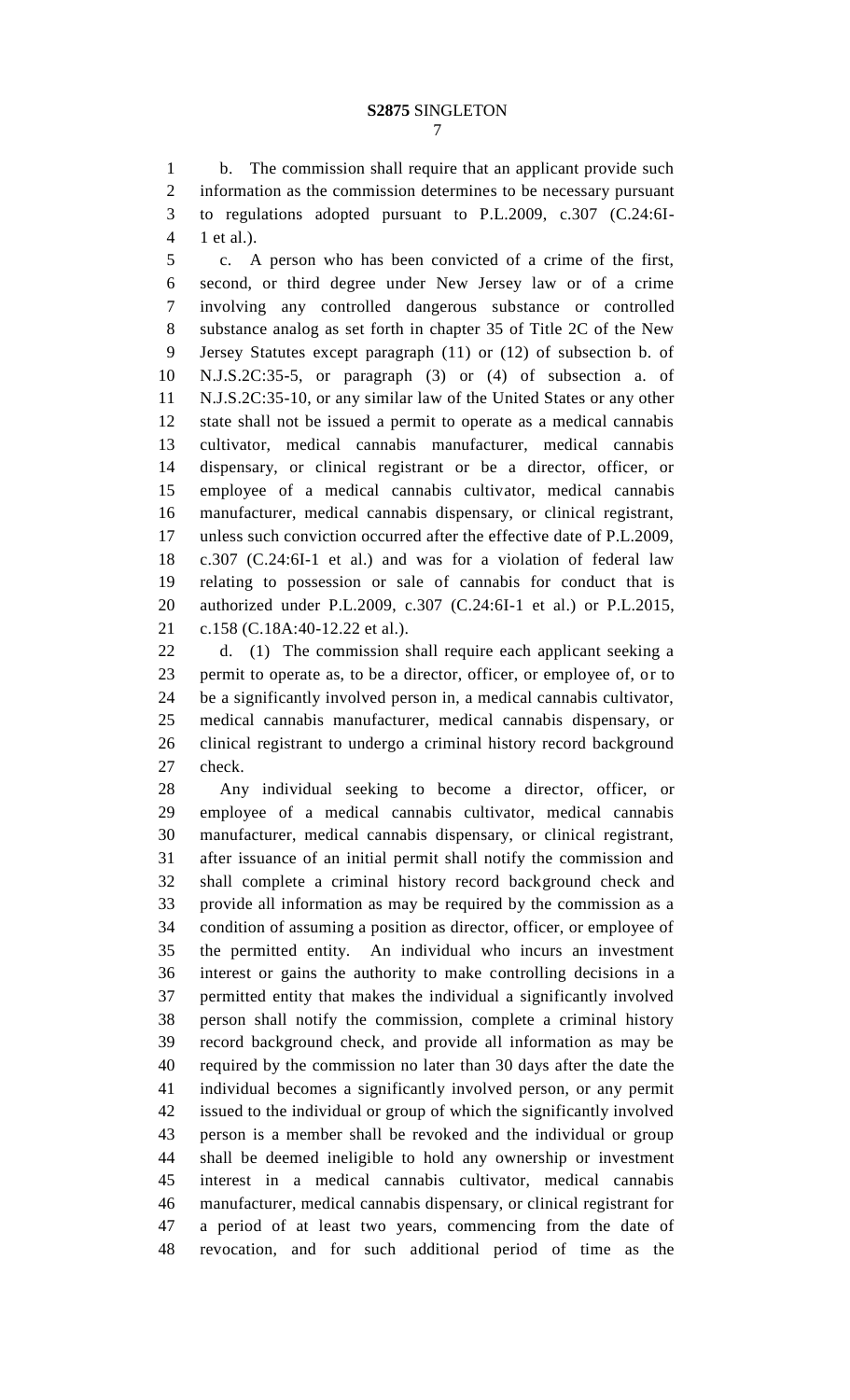commission deems appropriate, based on the duration of the nondisclosure, the size of the individual's or group's investment interest in the permitted entity, the amount of profits, revenue, or income realized by the individual or group from the permitted entity during the period of nondisclosure, and whether the individual had a disqualifying conviction or would otherwise have been deemed ineligible to be a significantly involved person in a medical cannabis cultivator, medical cannabis manufacturer, medical cannabis dispensary, or clinical registrant.

 For purposes of this section, the term "applicant" shall include any owner, director, officer, or employee of, and any significantly involved person in, a medical cannabis cultivator, medical cannabis manufacturer, medical cannabis dispensary, or clinical registrant. The commission is authorized to exchange fingerprint data with and receive criminal history record background information from the Division of State Police and the Federal Bureau of Investigation consistent with the provisions of applicable federal and State laws, rules, and regulations. The Division of State Police shall forward criminal history record background information to the commission in a timely manner when requested pursuant to the provisions of this section.

 An applicant who is required to undergo a criminal history record background check pursuant to this section shall submit to being fingerprinted in accordance with applicable State and federal laws, rules, and regulations. No check of criminal history record background information shall be performed pursuant to this section unless the applicant has furnished the applicant's written consent to that check. An applicant who is required to undergo a criminal history record background check pursuant to this section who refuses to consent to, or cooperate in, the securing of a check of criminal history record background information shall not be considered for a permit to operate, or authorization to be employed at or to be a significantly involved person in, a medical cannabis cultivator, medical cannabis manufacturer, medical cannabis dispensary, or clinical registrant. An applicant shall bear the cost for the criminal history record background check, including all costs of administering and processing the check.

 (2) The commission shall not approve an applicant for a permit to operate, or authorization to be employed at or to be a significantly involved person in, a medical cannabis cultivator, medical cannabis manufacturer, medical cannabis dispensary, or clinical registrant if the criminal history record background information of the applicant reveals a disqualifying conviction as set forth in subsection c. of this section.

 (3) Upon receipt of the criminal history record background information from the Division of State Police and the Federal Bureau of Investigation, the commission shall provide written notification to the applicant of the applicant's qualification for or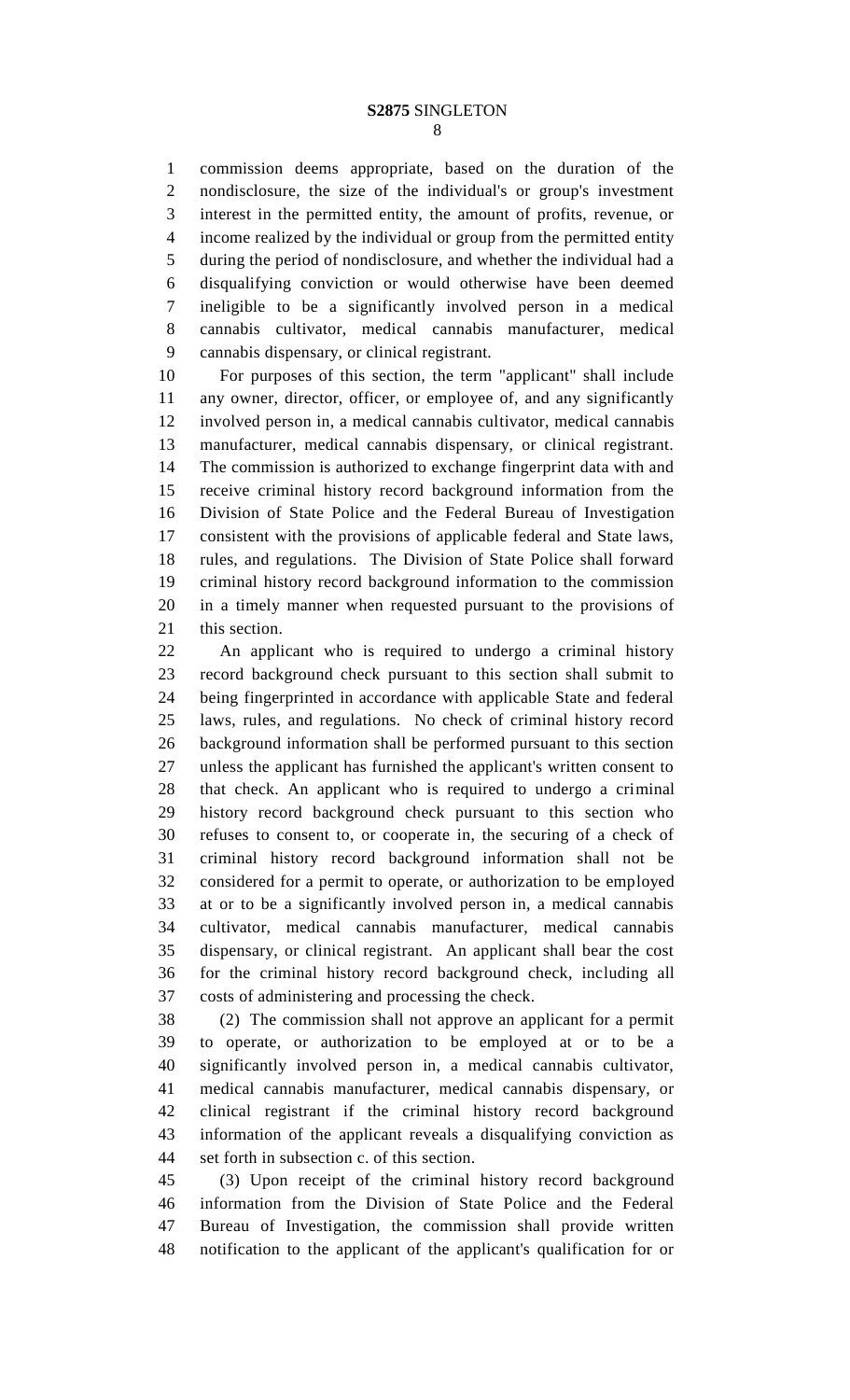disqualification for a permit to operate or be a director, officer, or employee of, or a significantly involved person in, a medical cannabis cultivator, medical cannabis manufacturer, medical cannabis dispensary, or clinical registrant.

 If the applicant is disqualified because of a disqualifying conviction pursuant to the provisions of this section, the conviction that constitutes the basis for the disqualification shall be identified in the written notice.

 (4) The Division of State Police shall promptly notify the commission in the event that an individual who was the subject of a criminal history record background check conducted pursuant to this section is convicted of a crime or offense in this State after the date the background check was performed. Upon receipt of that notification, the commission shall make a determination regarding the continued eligibility to operate or be a director, officer, or employee of, or a significantly involved person in, a medical cannabis cultivator, medical cannabis manufacturer, medical cannabis dispensary, or clinical registrant.

 (5) Notwithstanding the provisions of subsection c. of this section to the contrary, the commission may offer provisional authority for an applicant to be an owner, director, officer, or employee of, or a significantly involved person in, a medical cannabis cultivator, medical cannabis manufacturer, medical cannabis dispensary, or clinical registrant for a period not to exceed three months if the applicant submits to the commission a sworn statement attesting that the person has not been convicted of any disqualifying conviction pursuant to this section.

 (6) Notwithstanding the provisions of subsection c. of this section to the contrary, no applicant to be an owner, director, officer, or employee of, or a significantly involved person in, a medical cannabis cultivator, medical cannabis manufacturer, medical cannabis dispensary, or clinical registrant shall be disqualified on the basis of any conviction disclosed by a criminal history record background check conducted pursuant to this section if the individual has affirmatively demonstrated to the commission clear and convincing evidence of rehabilitation. In determining whether clear and convincing evidence of rehabilitation has been demonstrated, the following factors shall be considered:

 (a) the nature and responsibility of the position which the convicted individual would hold, has held, or currently holds;

(b) the nature and seriousness of the crime or offense;

 (c) the circumstances under which the crime or offense occurred;

(d) the date of the crime or offense;

 (e) the age of the individual when the crime or offense was committed;

 (f) whether the crime or offense was an isolated or repeated incident;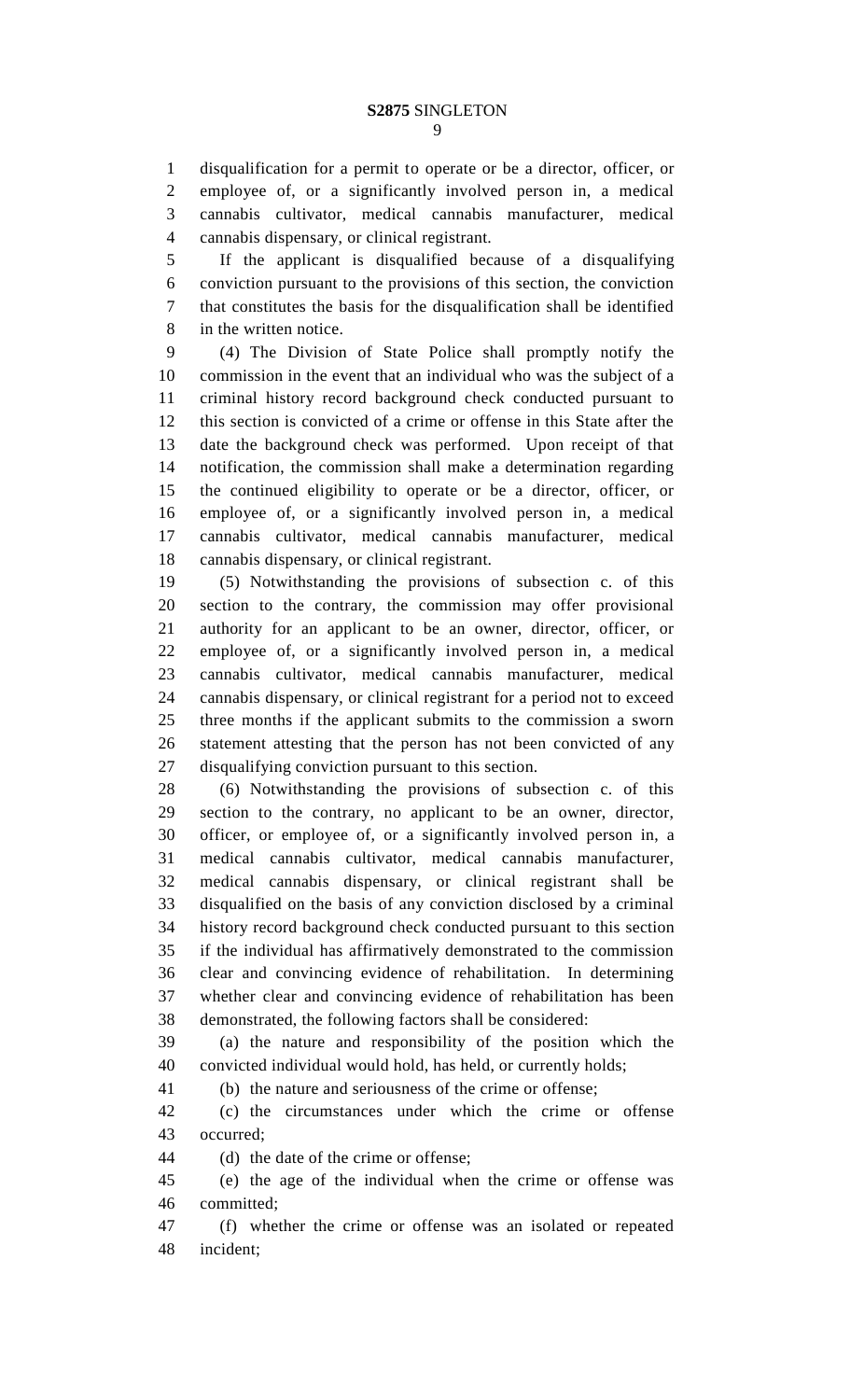(g) any social conditions which may have contributed to the commission of the crime or offense; and

 (h) any evidence of rehabilitation, including good conduct in prison or in the community, counseling or psychiatric treatment received, acquisition of additional academic or vocational schooling, successful participation in correctional work-release programs, or the recommendation of those who have had the individual under their supervision.

 e. The commission shall issue a permit to operate or be an owner, director, officer, or employee of, or a significantly involved person in, a medical cannabis cultivator, medical cannabis manufacturer, or medical cannabis dispensary if the commission finds that issuing such a permit would be consistent with the purposes of P.L.2009, c.307 (C.24:6I-1 et al.) and the requirements of this section and section 11 of P.L.2019, c.153 (C.24:6I-7.1) are met. The denial of an application shall be considered a final agency decision, subject to review by the Appellate Division of the Superior Court. A permit to operate a medical cannabis cultivator, medical cannabis manufacturer, or medical cannabis dispensary issued on or after the effective date of P.L.2019, c.153 (C.24:6I- 5.1 et al.) shall be valid for one year and shall be renewable annually.

 f. A person who has been issued a permit pursuant to this section or a clinical registrant permit pursuant to section 13 of P.L.2019, c.153 (C.24:6I-7.3) shall display the permit at the front entrance to the premises of the permitted facility at all times when the facility is engaged in conduct authorized pursuant to P.L.2009, c.307 (C.24:6I-1 et al.) involving medical cannabis, including, but not limited to, the cultivating, manufacturing, or dispensing of medical cannabis.

 g. A medical cannabis cultivator, medical cannabis manufacturer, medical cannabis dispensary, or clinical registrant shall report any change in information to the commission not later than 10 days after such change, or the permit shall be deemed null and void.

 h. Each medical cannabis dispensary and clinical registrant shall maintain and make available on its Internet website, if any, a standard price list that shall apply to all medical cannabis, medical cannabis products, and related supplies and paraphernalia sold or dispensed by the medical cannabis dispensary or clinical registrant, which prices shall be reasonable and consistent with the actual costs incurred by the medical cannabis dispensary or clinical registrant in connection with acquiring and selling, transferring, or dispensing the medical cannabis or medical cannabis product and related supplies and paraphernalia. The prices charged by the medical cannabis dispensary or clinical registrant shall not deviate from the prices indicated on the entity's current price list, provided that a price list maintained by a medical cannabis dispensary or clinical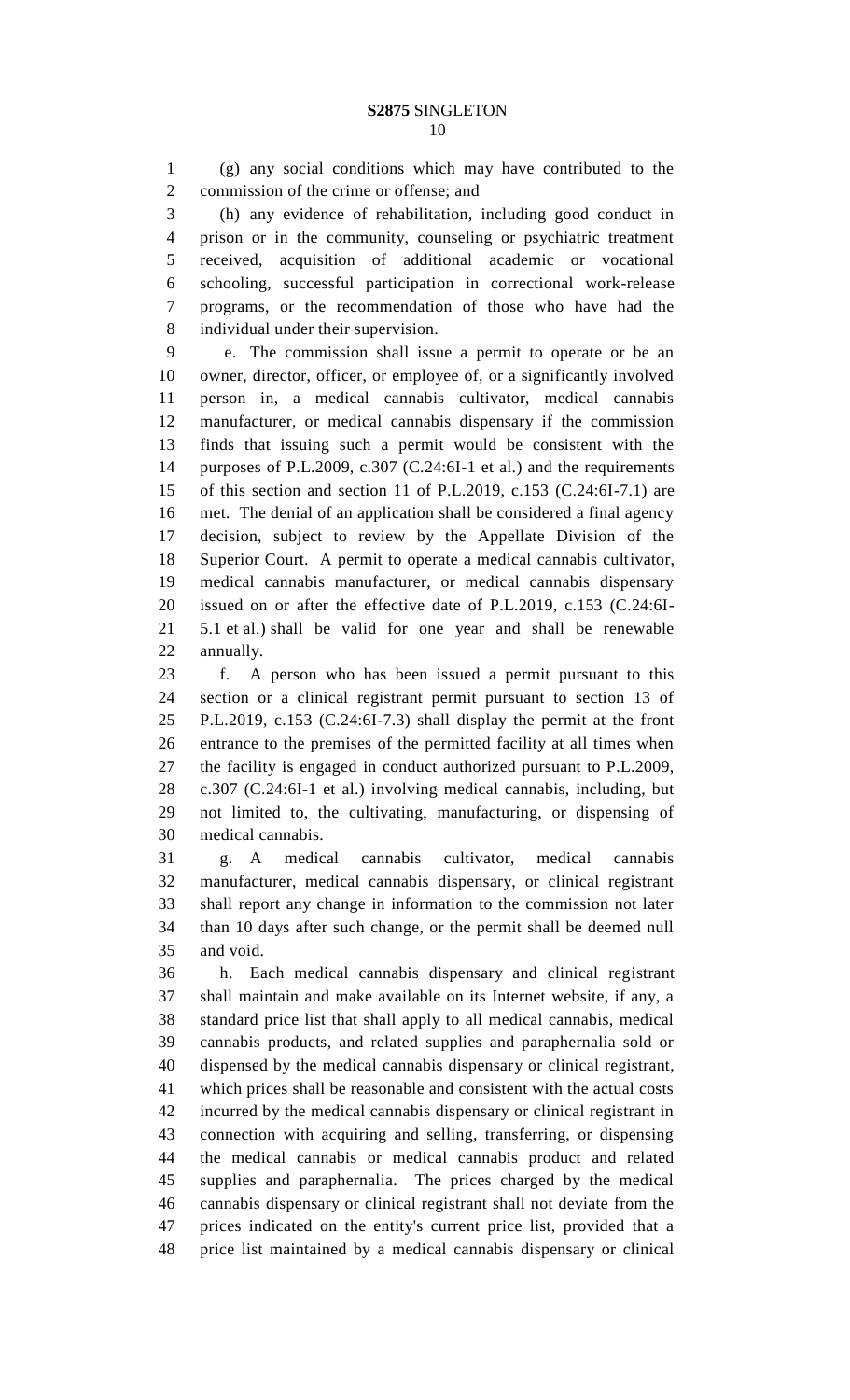### **S2875** SINGLETON

 registrant may allow for medical cannabis to be made available at a reduced price or without charge to qualifying patients who have a demonstrated financial hardship, as that term shall be defined by the commission by regulation. A price list required pursuant to this subsection may be revised no more than once per month, and each medical cannabis dispensary and clinical registrant shall be responsible for ensuring that the commission has a copy of the facility's current price list. A medical cannabis dispensary or clinical registrant shall be liable to a civil penalty of \$1,000 for each sale that occurs at a price that deviates from the entity's current price list, and to a civil penalty of \$10,000 for each week during which the entity's current price list is not on file with the commission. Any civil penalties collected by the commission pursuant to this section shall be used by the commission for the purposes of administering the State medical cannabis program.

i. The commission shall adopt regulations to:

 (1) require such written documentation of each delivery or dispensation of cannabis to, and pickup of cannabis for, a registered qualifying patient, including the date and amount dispensed, and, in the case of delivery, the date and times the delivery commenced and was completed, the address where the medical cannabis was delivered, the name of the patient or caregiver to whom the medical cannabis was delivered, and the name, handler certification number, and delivery certification number of the medical cannabis handler who performed the delivery, to be maintained in the records of the medical cannabis dispensary or clinical registrant, as the commission determines necessary to ensure effective documentation of the operations of each medical cannabis dispensary or clinical registrant;

 (2) monitor, oversee, and investigate all activities performed by medical cannabis cultivators, medical cannabis manufacturers, medical cannabis dispensaries, and clinical registrants;

 (3) ensure adequate security of all facilities 24 hours per day and security of all delivery methods to registered qualifying patients; and

 (4) establish thresholds for administrative action to be taken against a medical cannabis cultivator, medical cannabis manufacturer, medical cannabis dispensary, or clinical registrant and its employees, officers, investors, directors, or governing board pursuant to subsection m. of this section, including, but not limited to, specific penalties or disciplinary actions that may be imposed in a summary proceeding.

 j. (1) Each medical cannabis cultivator, medical cannabis manufacturer, medical cannabis dispensary, and clinical registrant shall require the owners, directors, officers, and employees at the permitted facility to complete at least eight hours of ongoing training each calendar year. The training shall be tailored to the roles and responsibilities of the individual's job function, and shall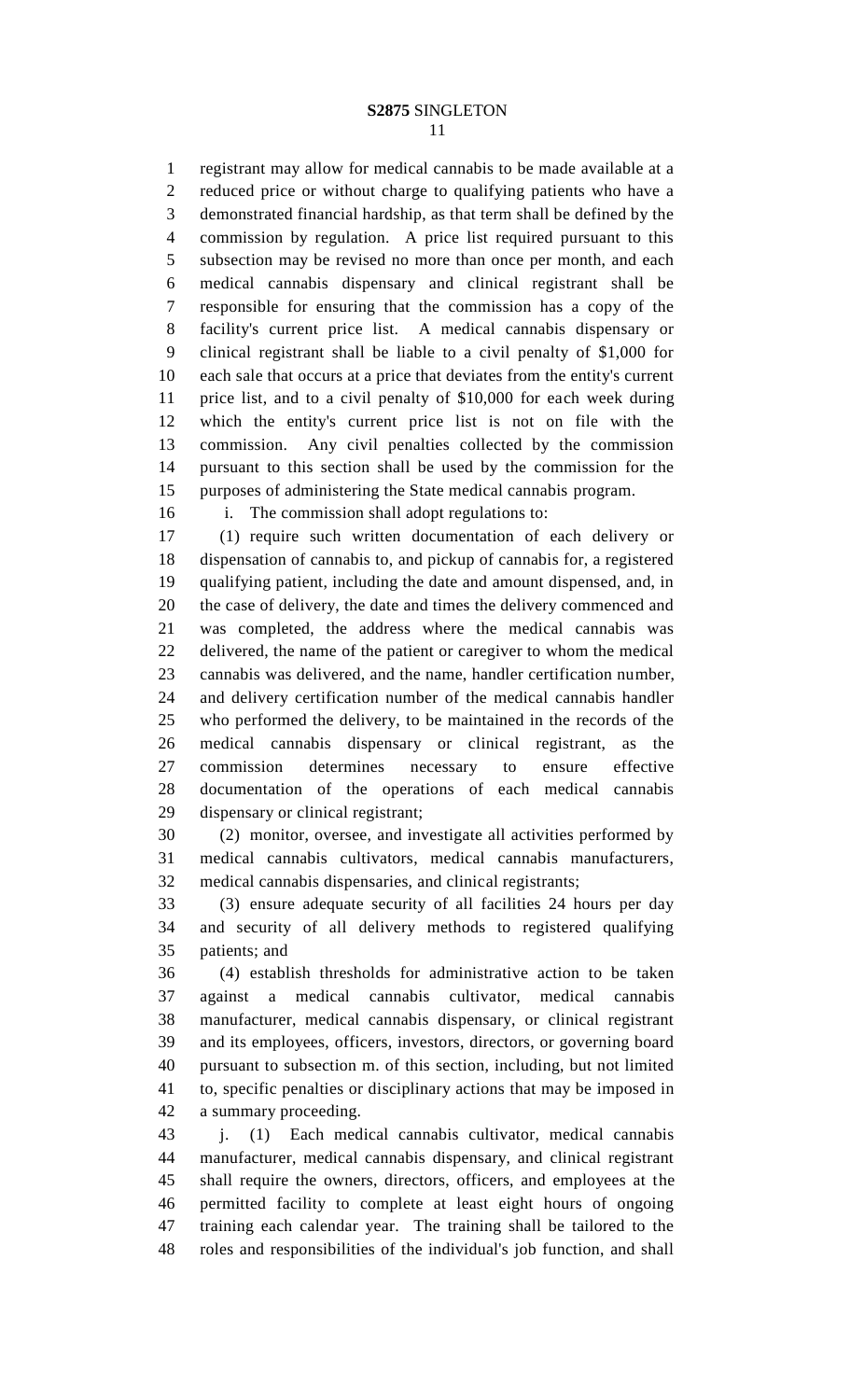include training on confidentiality and such other topics as shall be required by the commission.

 (2) Each medical cannabis dispensary and clinical registrant shall consider whether to make interpreter services available to the population served, including for individuals with a visual or hearing impairment. The commission shall provide assistance to any medical cannabis dispensary or clinical registrant that seeks to provide such services in locating appropriate interpreter resources. A medical cannabis dispensary or clinical registrant shall assume the cost of providing interpreter services pursuant to this subsection.

 k. (1) The first six alternative treatment centers issued permits following the effective date of P.L.2009, c.307 (C.24:6I-1 et al.) shall be authorized to sell or transfer such permit and other assets to a for-profit entity, provided that: the sale or transfer is approved by the commission; each owner, director, officer, and employee of, and significantly involved person in, the entity seeking to purchase or receive the transfer of the permit, undergoes a criminal history record background check pursuant to subsection d. of this section, provided that nothing in this subsection shall be construed to require any individual to undergo a criminal history record background check if the individual would otherwise be exempt from undergoing a criminal history record background check pursuant to subsection d. of this section; the commission finds that the sale or transfer of the permit would be consistent with the purposes of P.L.2009, c.307 (C.24:6I-1 et al.); and no such sale or transfer shall be authorized more than one year after the effective date of P.L.2019, c.153 (C.24:6I-5.1 et al.). The sale or transfer of a permit pursuant to this subsection shall not be subject to the requirements of the "New Jersey Nonprofit Corporation Act," N.J.S.15A:1- 1 et seq., provided that, prior to or at the time of the sale or transfer, all debts and obligations of the nonprofit entity are either paid in full or assumed by the for-profit entity purchasing or acquiring the permit, or a reserve fund is established for the purpose of paying in full the debts and obligations of the nonprofit entity, and the for- profit entity pays the full value of all assets held by the nonprofit entity, as reflected on the nonprofit entity's balance sheet, in addition to the agreed-upon price for the sale or transfer of the entity's alternative treatment center permit. Until such time as the members of the Cannabis Regulatory Commission are appointed and the commission first organizes, the Department of Health shall have full authority to approve a sale or transfer pursuant to this paragraph.

 (2) The sale or transfer of any interest of five percent or more in a medical cannabis cultivator, medical cannabis manufacturer, medical cannabis dispensary, or clinical registrant permit shall be subject to approval by the commission and conditioned on the entity that is purchasing or receiving transfer of the interest in the medical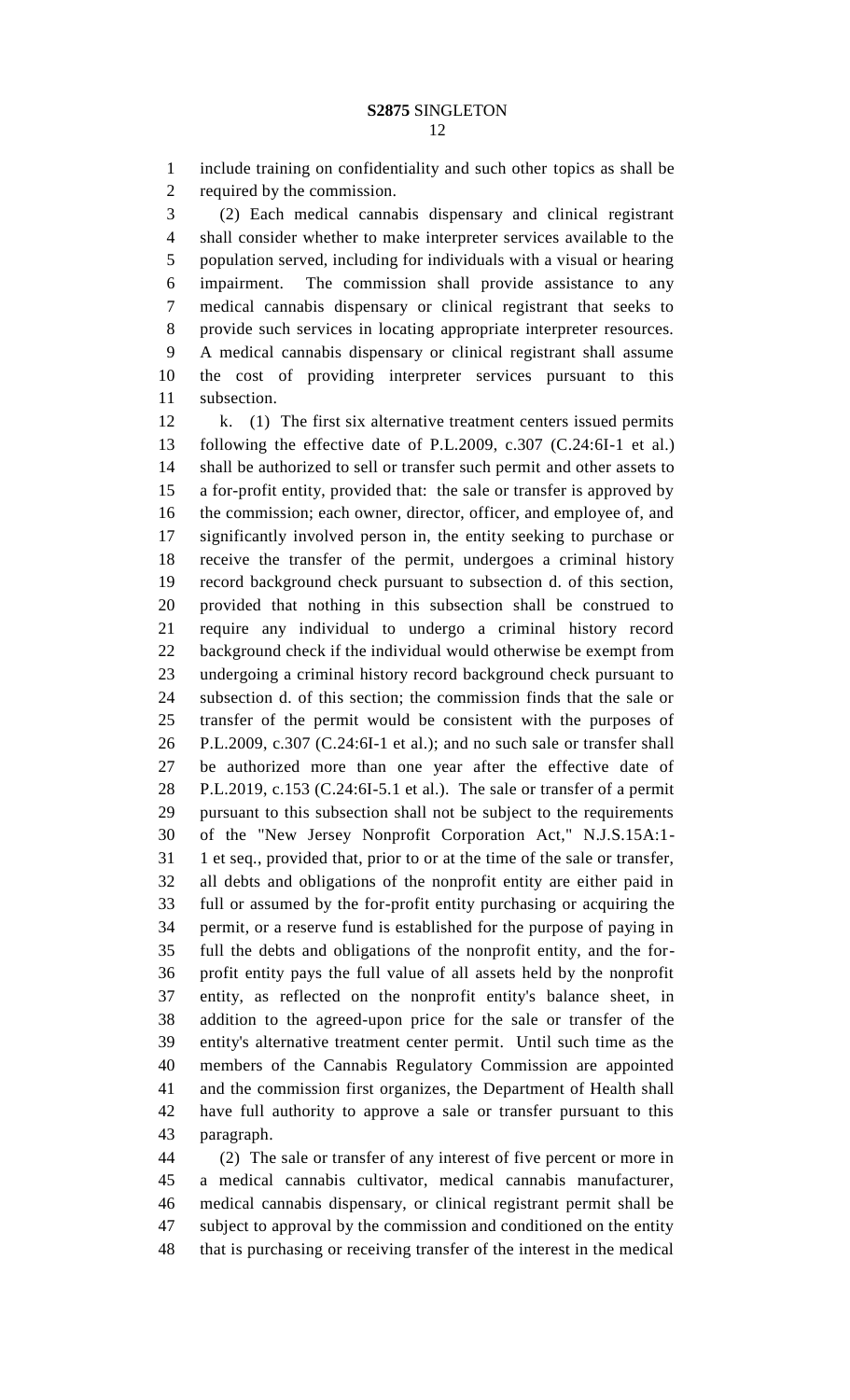cannabis cultivator, medical cannabis manufacturer, medical cannabis dispensary, or clinical registrant permit completing a criminal history record background check pursuant to the requirements of subsection d. of this section.

 l. No employee of any department, division, agency, board, or other State, county, or local government entity involved in the process of reviewing, processing, or making determinations with regard to medical cannabis cultivator, medical cannabis manufacturer, medical cannabis dispensary, or clinical registrant permit applications shall have any direct or indirect financial interest in the cultivating, manufacturing, or dispensing of medical cannabis or related paraphernalia, or otherwise receive anything of value from an applicant for a medical cannabis cultivator, medical cannabis manufacturer, medical cannabis dispensary, or clinical registrant permit in exchange for reviewing, processing, or making any recommendations with respect to a permit application.

 m. In the event that a medical cannabis cultivator, medical cannabis manufacturer, medical cannabis dispensary, or clinical registrant fails to comply with any requirements set forth in P.L.2009, c.307 (C.24:6I-1 et al.) or any related law or regulation, the commission may invoke penalties or take administrative action against the medical cannabis cultivator, medical cannabis manufacturer, medical cannabis dispensary, or clinical registrant and its employees, officers, investors, directors, or governing board, including, but not limited to, assessing fines, referring matters to another State agency, and suspending or terminating any permit held by the medical cannabis cultivator, medical cannabis manufacturer, medical cannabis dispensary, or clinical registrant. Any penalties imposed or administrative actions taken by the commission pursuant to this subsection may be imposed in a summary proceeding.

(cf: P.L.2019, c.153, s.10)

2. This act shall take effect immediately.

 

## STATEMENT

 This bill revises the restrictions that apply to ownership of or investment in a medical cannabis dispensary and other types of alternative treatment centers.

 Current law provides that, subject to certain exceptions, no entity may simultaneously hold more than one medical cannabis cultivator, medical cannabis manufacturer, or medical cannabis dispensary permit, although effective January 2021, a single entity may hold up to one of each type of permit.

 This bill would establish a new exception to these ownership restrictions, pursuant to which an investor group or a fund formed